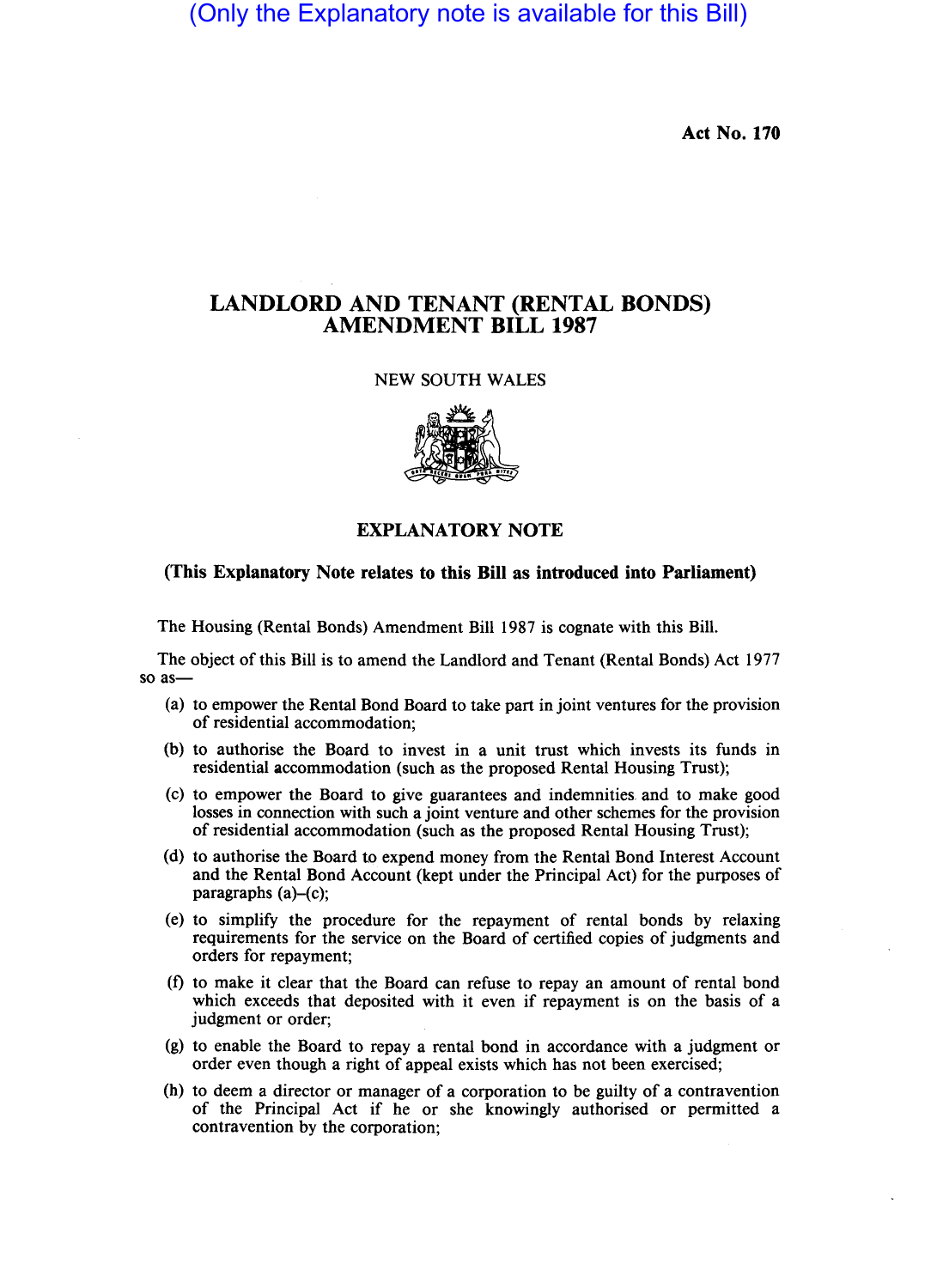# (Only the Explanatory note is available for this Bill)

2 **Act No. 170** 

### *Landlord and Tenant (Rental Bonds) Amendment 1987*

- (i) to increase the number of members of the Board from 4 to 5 and to provide that 2 out of the 5 members are to be appointed by the Minister (rather than lout of 4 as at present);
- $(i)$  to ma $\ddot{\bm{\epsilon}}$  experience in tenancy matters an alternative to experience in real estate matters as a qualification for the members of the Board appointed by the Minister; and
- (k) to make other minor or consequential changes.

The amendments will, among other matters, enable the Rental Bond Board to participate in the proposed Rental Housing Trust scheme for the provision of residential rental accommodation.

Clause 1 specifies the short title of the proposed Act.

Clause 2 is a formal provision that gives effect to the Schedule of amendments.

Schedule 1 (1) inserts a provision which makes it clear that the Board is a statutory body representing the Crown.

Schedule 1 (2) (a) and (c) increase the number of members of the Board from 4 to 5.

Schedule 1 (2) (b) provides for the additional member to be appointed by the Minister and makes experience in tenancy matters an alternative to experience in real estate matters as a qualification for the 2 members appointed by the Minister.

Schedule 1 (3) inserts proposed Part IIA (proposed sections  $7A-7E$ ) into the Principal Act:

- (a) Proposed section 7 A authorises the Board, with the Minister's approval and the Treasurer's concurrence, to enter into joint ventures for the development of land in connection with the provision of residential accommodation.
- (b) Proposed section 7B authorises the Board, for the purposes of such a joint venture, to deal in shares in and form companies, to provide finance and to do incidental things.
- (c) Proposed section 7c authorises the Board to invest in units in a residential accommodation unit trust, such as the proposed Rental Housing Trust.
- (d) Proposed section 7D authorises the Board with the Minister's approval to give guarantees and to make good any losses of and idemnify other parties in connection with schemes for the provision of residential accommodation.
- (e) Proposed section 7E authorises use of the funds of the Rental Board Interest Account to meet expenditure under the proposed Part and, in the case of the provision of financial accommodation, authorises the use of the Rental Bond Account.

Schedule 1 (4) (a) is a consequential amendment.

Schedule I (4) (b) and (c) streamline the procedure for the repayment of a rental bond on the basis of a judgment or order. It will no longer be necessary to serve a copy of the judgment or order on the Board within a fixed period after obtaining it. The copy will not have to be a certified copy and will not have to be supported by a statutory declaration to the effect that it has not been satisfied.

Schedule 1 (4) (d) is a consequential amendment.